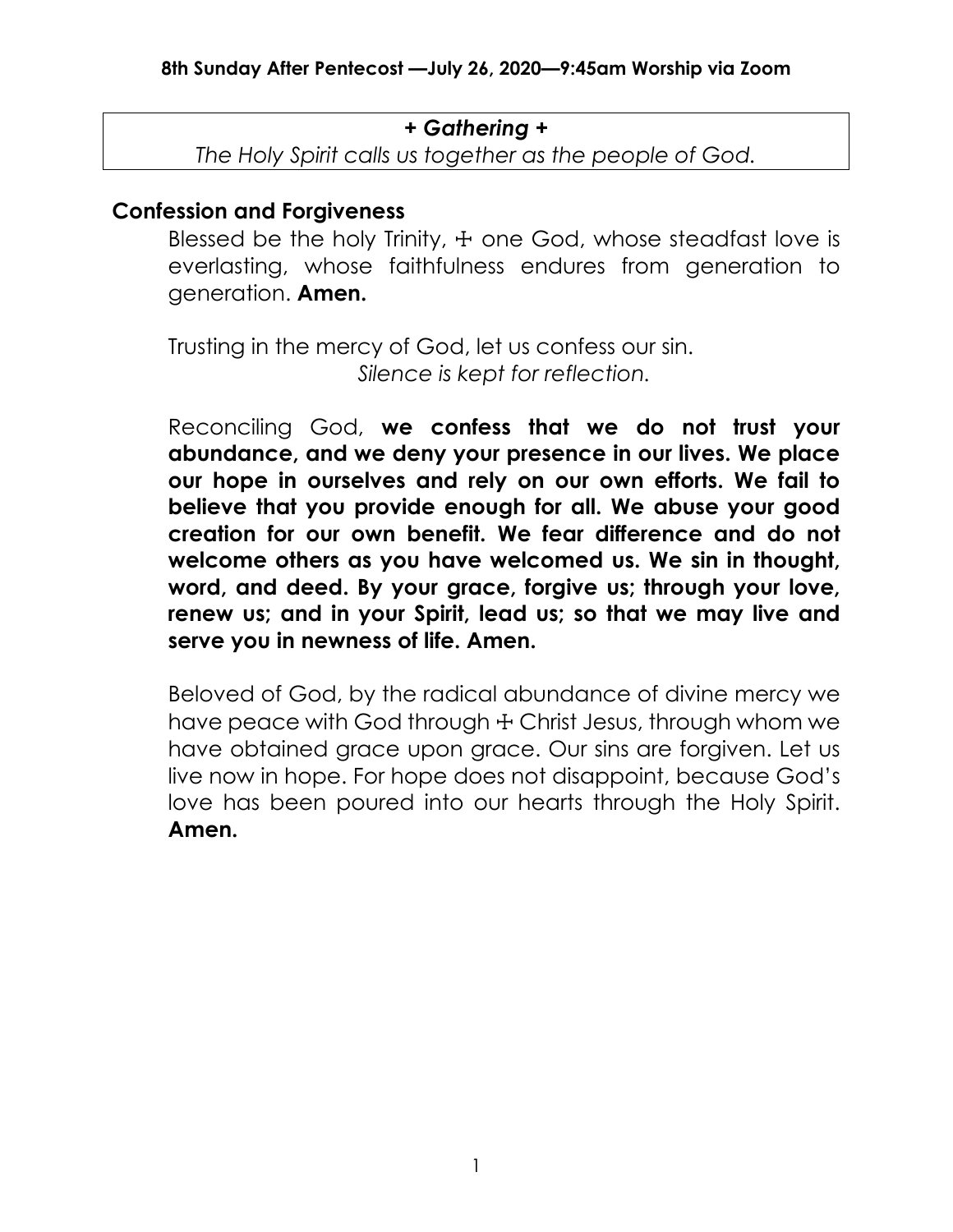#### Gathering Song **Exercise 2018 #771** God, Who Stretched the Spangled Heavens  $\mathbf{1}$ God, who stretched the span - gled heav - ens in - fi - nite in time and place,  $\overline{2}$ We have ven - tured worlds un - dreamed of since the child-hood of our race; ho - ri - zon beck - ons, may it chal-lenge us  $3<sup>1</sup>$  $As$ each far  $a - new:$ flung the suns in burn-ing ra - diance through the si-lent fields of space: known the ec - sta - sy of wing-ing through un - trav-eled realms of space; chil - dren of cre - a - tive pur - pose, serv - ing oth-ers, hon-'ring you. your chil - dren in your like-ness, share in-ven-tive pow'rs with you; we. probed the se - crets of the  $at$  - om, yield-ing  $un - i$  - mag - ined pow'r, May our dreams prove rich with prom-ise; each en-deav-or well be -  $gun;$ great  $Cre - a - tor$ , still  $cre - at - ing$ , show us what we yet may do. fac - ing us with life's de - struc-tion our most tri - um-phant hour.  $\alpha$ great  $Cre - a - tor$ , give us guid - ance till our goals and yours are one.

Text: Catherine Cameron, b. 1927 Music: HOLY MANNA, W. Walker, Southern Harmony, 1835 Text © 1967 Hope Publishing Company, Carol Stream, IL 60188. All rights reserved. Used by permission.

# **Apostolic Greeting** by a set of the p.184

The grace of our lord, Jesus Christ, the love of God, and the communion of the Holy Spirit be with you all. **And also with you.**

## **Prayer of the Day** p.43

Beloved and sovereign God, through the death and resurrection of your Son you bring us into your kingdom of justice and mercy. By your Spirit, give us your wisdom, that we may treasure the life that comes from Jesus Christ, our Savior and Lord. **Amen.**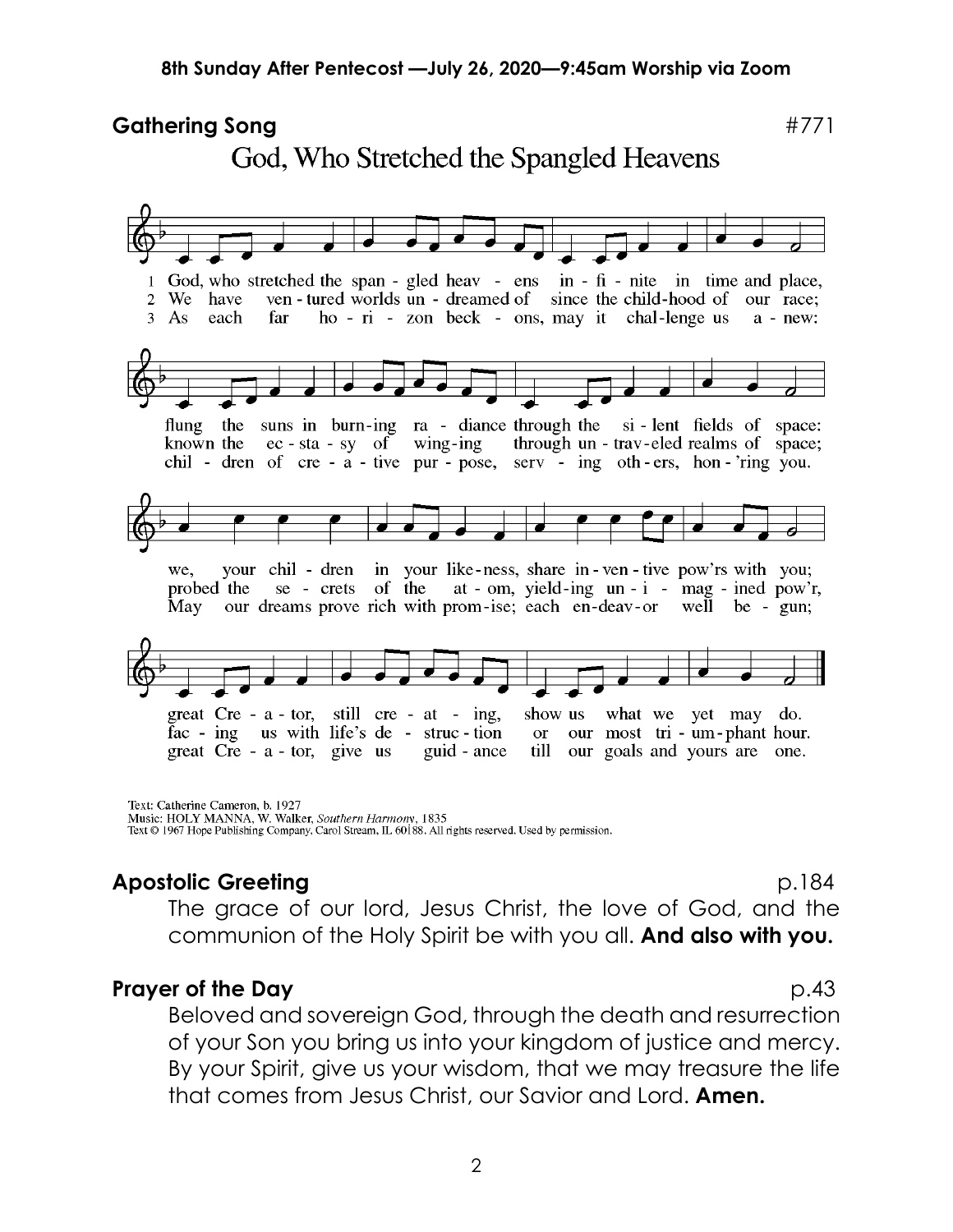# *+ Word + God speaks to us in scripture reading, preaching, and song.*

**First Reading** 1 Kings 3:5-12

A reading from First Kings.

<sup>5</sup>At Gibeon the LORD appeared to Solomon in a dream by night; and God said, "Ask what I should give you." 6And Solomon said, "You have shown great and steadfast love to your servant my father David, because he walked before you in faithfulness, in righteousness, and in uprightness of heart toward you; and you have kept for him this great and steadfast love, and have given him a son to sit on his throne today. <sup>7</sup>And now, O LORD my God, you have made your servant king in place of my father David, although I am only a little child; I do not know how to go out or come in. 8And your servant is in the midst of the people whom you have chosen, a great people, so numerous they cannot be numbered or counted. 9Give your servant therefore an understanding mind to govern your people, able to discern between good and evil; for who can govern this your great people?" 10It pleased the Lord that Solomon had asked this. <sup>11</sup>God said to him, "Because you have asked this, and have not asked for yourself long life or riches, or for the life of your enemies, but have asked for yourself understanding to discern what is right, 12I now do according to your word. Indeed I give you a wise and discerning mind; no one like you has been before you and no one like you shall arise after you."

The Word of the Lord. **Thanks be to God**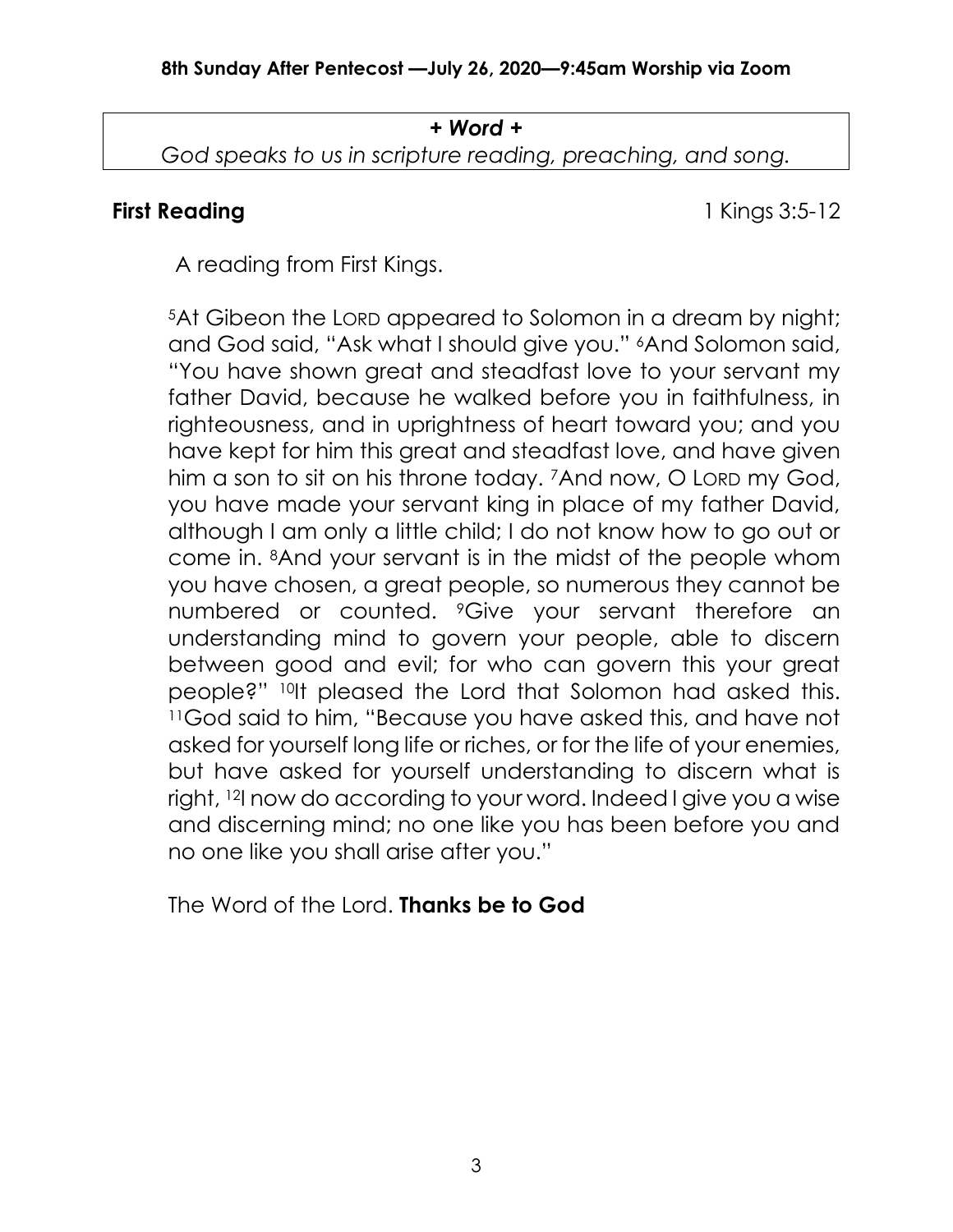## **Psalm 119:129-136**

Let us recite together Psalm 119, verses 112 through 136, as printed in the hymnal:

129Your decrees are wonderful; therefore I obey them with all my heart. 130When your word is opened it gives light; it gives understanding to the simple. <sup>131</sup>I open my mouth and pant because I long for your commandments. 132Turn to me and be gracious to me, as you always do to those who love your name. 133 Order my footsteps in your word; let no iniquity have dominion over me. 134 Rescue me from those who oppress me, and I will keep your commandments. 135Let your face shine upon your servant and teach me your statutes. 136My eyes shed streams of tears, because people do not keep your teaching.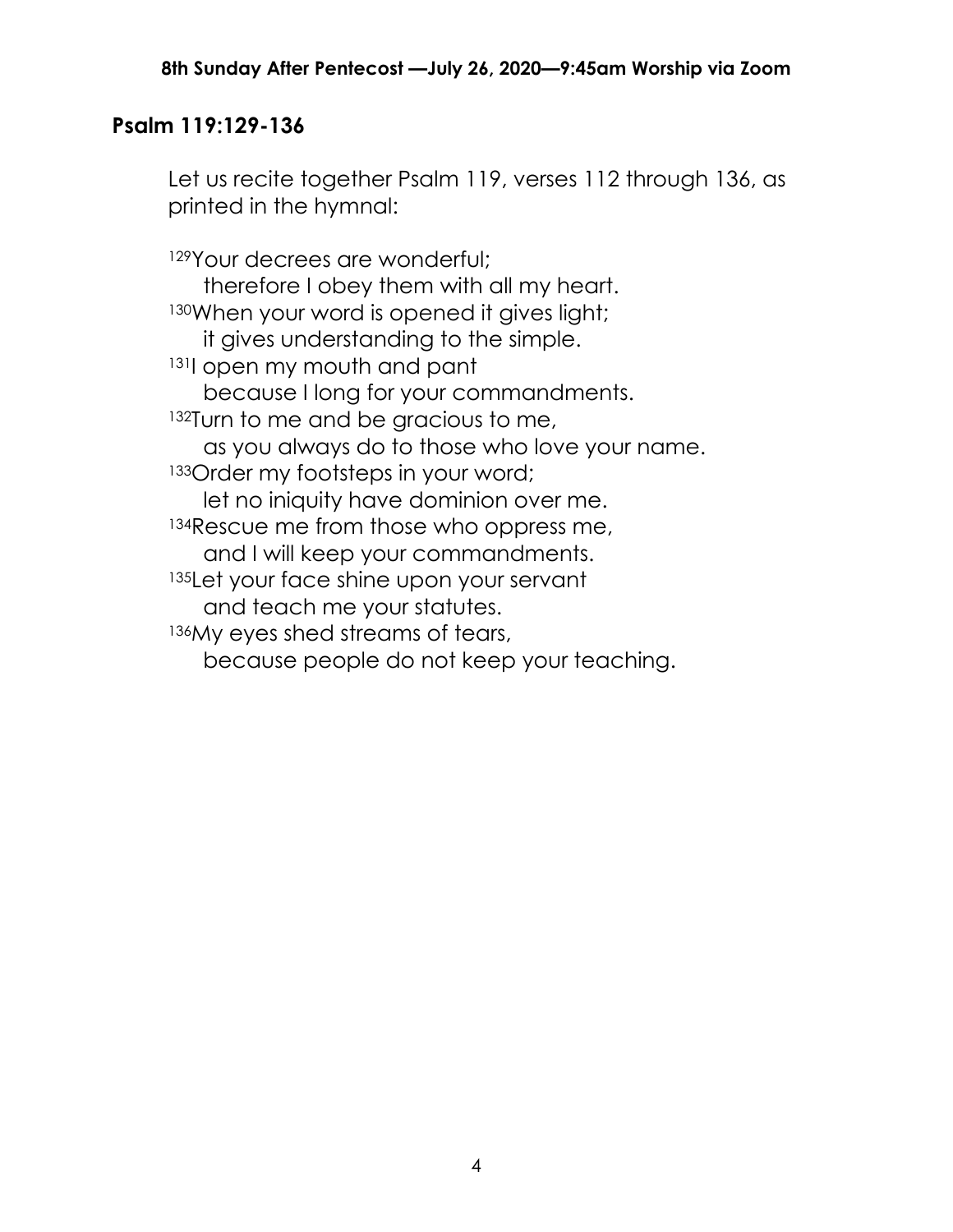## **Second Reading** Romans 8:26-39

A reading from Romans.

<sup>26</sup>The Spirit helps us in our weakness; for we do not know how to pray as we ought, but that very Spirit intercedes with sighs too deep for words. 27And God, who searches the heart, knows what is the mind of the Spirit, because the Spirit intercedes for the saints according to the will of God. 28We know that all things work together for good for those who love God, who are called according to his purpose. 29For those whom he foreknew he also predestined to be conformed to the image of his Son, in order that he might be the firstborn within a large family. 30And those whom he predestined he also called; and those whom he called he also justified; and those whom he justified he also glorified. <sup>31</sup>What then are we to say about these things? If God is for us, who is against us? 32He who did not withhold his own Son, but gave him up for all of us, will he not with him also give us everything else? 33Who will bring any charge against God's elect? It is God who justifies. 34Who is to condemn? It is Christ Jesus, who died, yes, who was raised, who is at the right hand of God, who indeed intercedes for us. 35Who will separate us from the love of Christ? Will hardship, or distress, or persecution, or famine, or nakedness, or peril, or sword? 36As it is written, "For your sake we are being killed all day long; we are accounted as sheep to be slaughtered." 37No, in all these things we are more than conquerors through him who loved us. 38For I am convinced that neither death, nor life, nor angels, nor rulers, nor things present, nor things to come, nor powers, 39nor height, nor depth, nor anything else in all creation, will be able to separate us from the love of God in Christ Jesus our Lord.

The Word of the Lord. **Thanks be to God**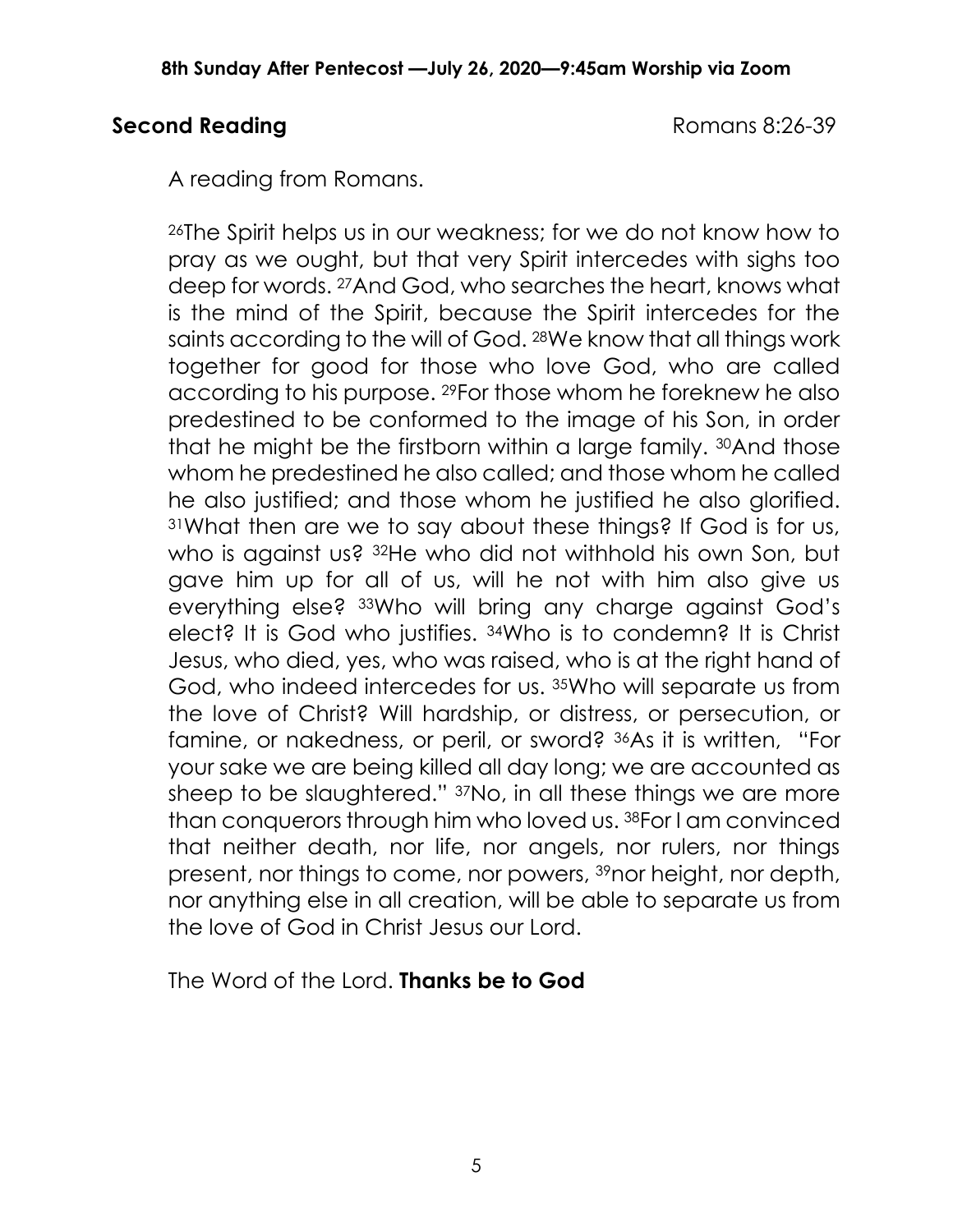**Gospel Reading**  Matthew 13:31-33, 44-52

The holy gospel according to Matthew. **Glory to you, O Lord.**

<sup>31</sup>[Jesus] put before [the crowds] another parable: "The kingdom of heaven is like a mustard seed that someone took and sowed in his field;32it is the smallest of all the seeds, but when it has grown it is the greatest of shrubs and becomes a tree, so that the birds of the air come and make nests in its branches." 33He told them another parable: "The kingdom of heaven is like yeast that a woman took and mixed in with three measures of flour until all of it was leavened."

<sup>44</sup>"The kingdom of heaven is like treasure hidden in a field, which someone found and hid; then in his joy he goes and sells all that he has and buys that field. 45"Again, the kingdom of heaven is like a merchant in search of fine pearls; <sup>46</sup>on finding one pearl of great value, he went and sold all that he had and bought it. <sup>47</sup>"Again, the kingdom of heaven is like a net that was thrown into the sea and caught fish of every kind; 48when it was full, they drew it ashore, sat down, and put the good into baskets but threw out the bad. 49So it will be at the end of the age. The angels will come out and separate the evil from the righteous <sup>50</sup>and throw them into the furnace of fire, where there will be weeping and gnashing of teeth. 51"Have you understood all this?" They answered, "Yes." 52And he said to them, "Therefore every scribe who has been trained for the kingdom of heaven is like the master of a household who brings out of his treasure what is new and what is old."

The gospel of the Lord. **Praise to you, O Christ.**

**Sermon** The Rev. Leslie D. Weber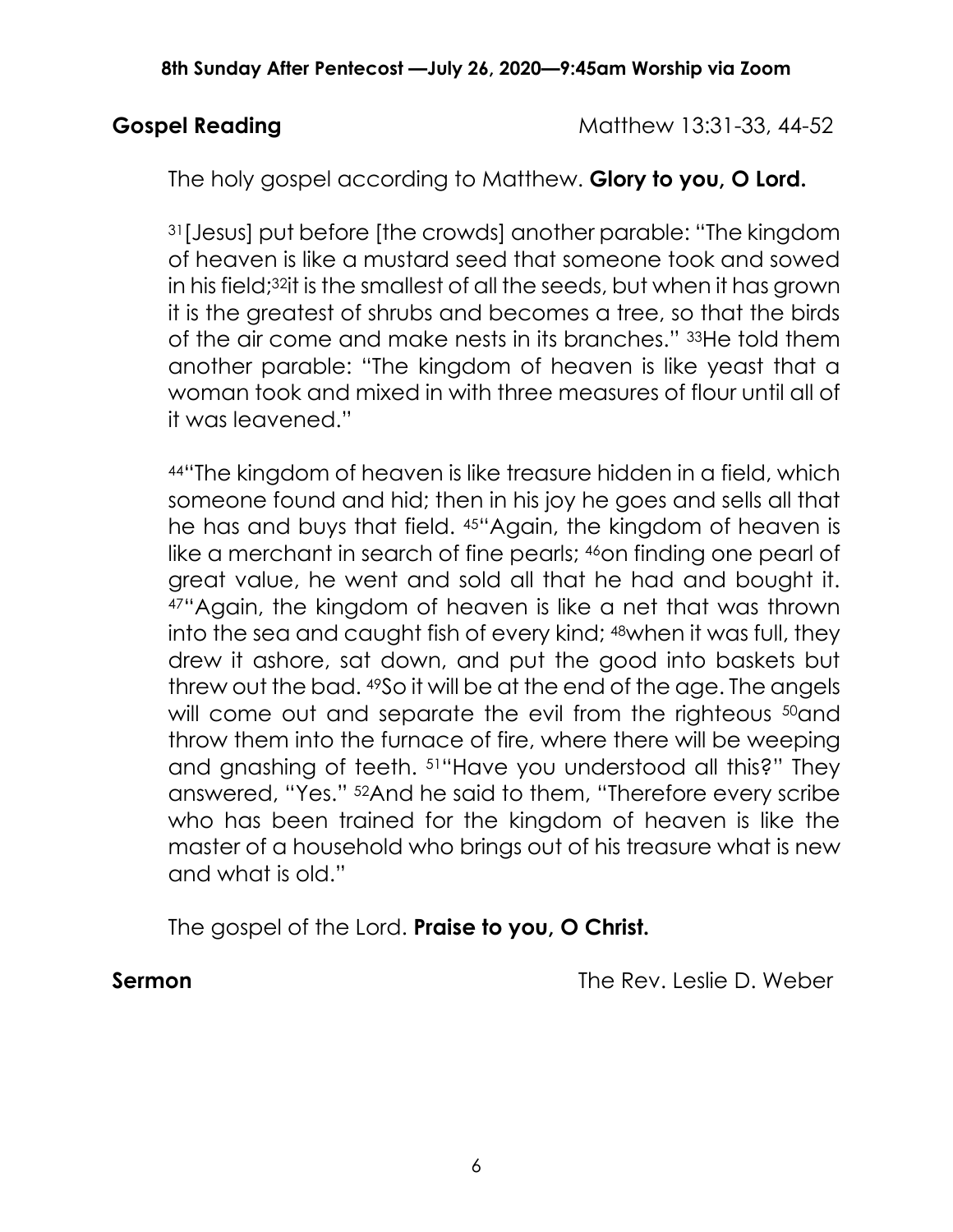**Hymn of the Day**  $\#622$ 

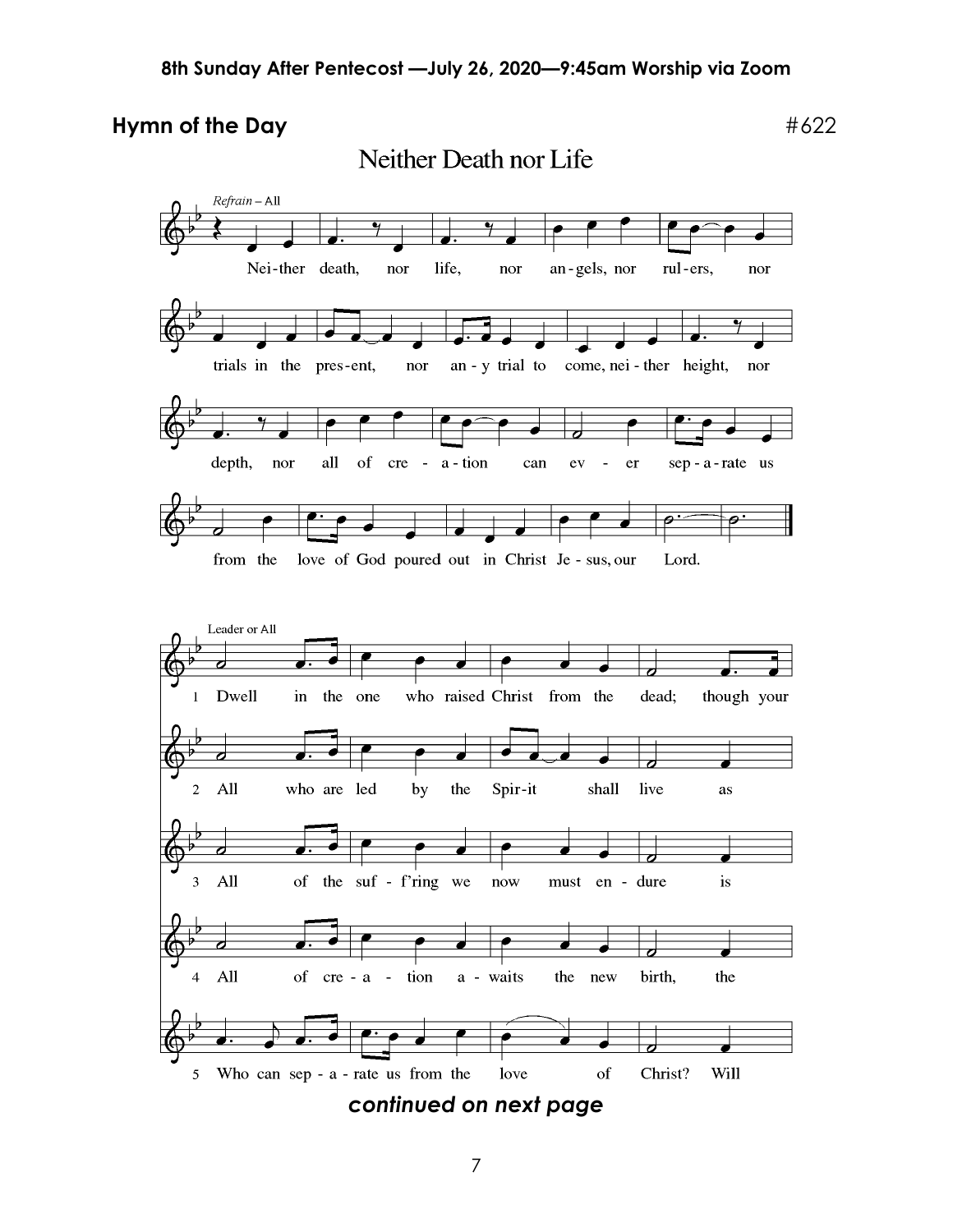#### **8th Sunday After Pentecost —July 26, 2020—9:45am Worship via Zoom**



Text: Marty Haugen, b. 1950, based on Romans 8<br>Music: NEITHER DEATH NOR LIFE, Marty Haugen<br>Text and music © 2001 GIA Publications, Inc., 7404 S. Mason Ave., Chicago, IL 60638. www.giamusic.com. 800.442.3358.<br>All rights res

Duplication in any form prohibited without permission or valid license from copyright administrator.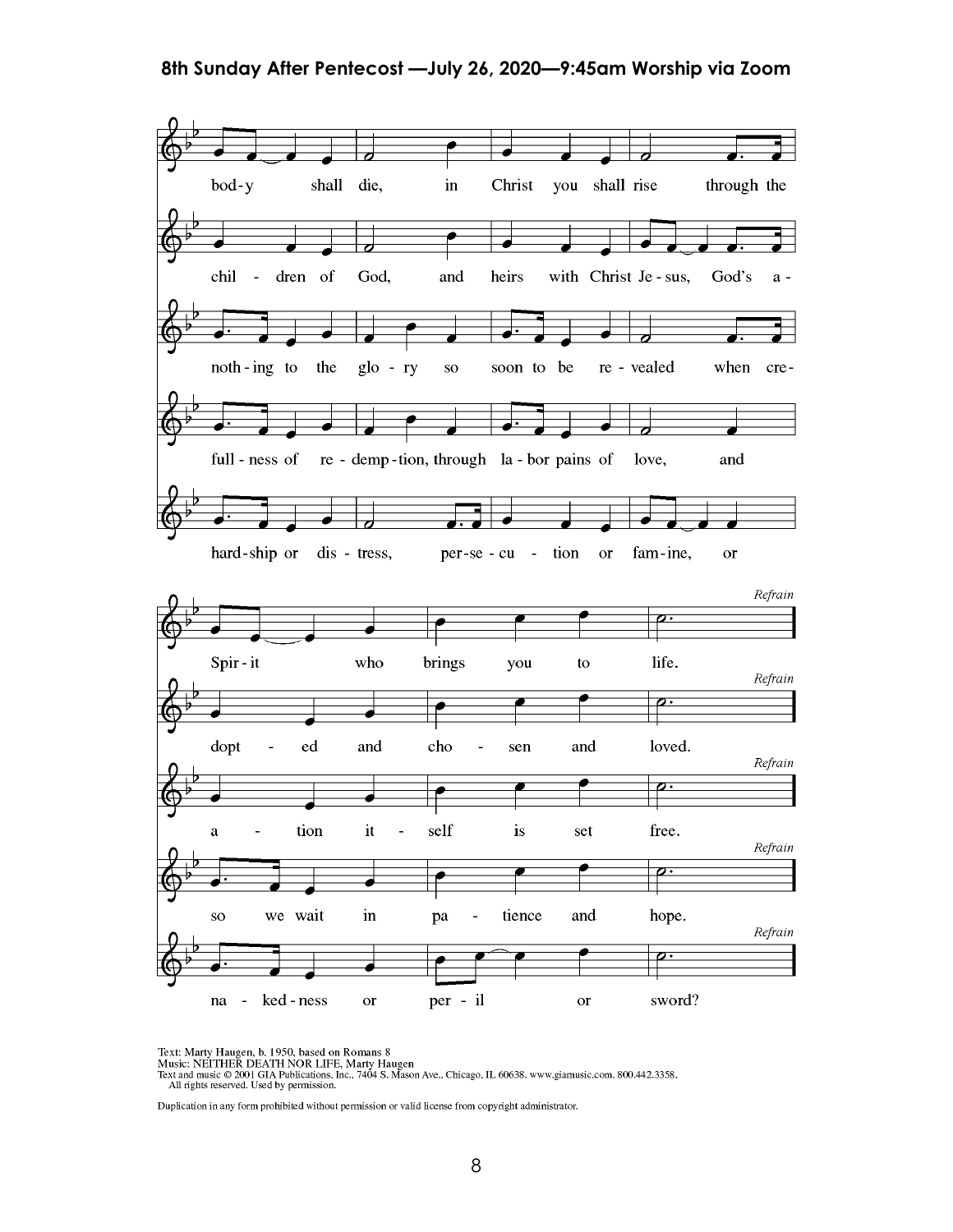### **8th Sunday After Pentecost —July 26, 2020—9:45am Worship via Zoom**

### **Holy Baptism** p.227-231

People of God, do you promise to support Clara Morgan Cloud and pray for them in their new life in Christ? **We do.**

Do you believe in God the Father? **I believe in God, the Father almighty, creator of heaven and earth.**

Do you believe in Jesus Christ, the Son of God?

**I believe in Jesus Christ, God's only Son, our Lord, who was conceived by the Holy Spirit, born of the virgin Mary, suffered under Pontius Pilate, was crucified, died, and was buried; he descended to the dead. On the third day he rose again; he ascended into heaven, he is seated at the right hand of the Father, and he will come to judge the living and the dead.**

Do you believe in God the Holy Spirit?

**I believe in the Holy Spirit, the holy catholic church, the communion of saints, the forgiveness of sins, the resurrection of the body, and the life everlasting.**

The Lord be with you. **And also with you.**

Let us give thanks to the Lord our God. **It is right to give our thanks and praise.**

Let us welcome the newly baptized.

**We welcome you into the body of Christ and into the mission we share: join us in giving thanks and praise to God and bearing God's creative and redeeming word to all the world.**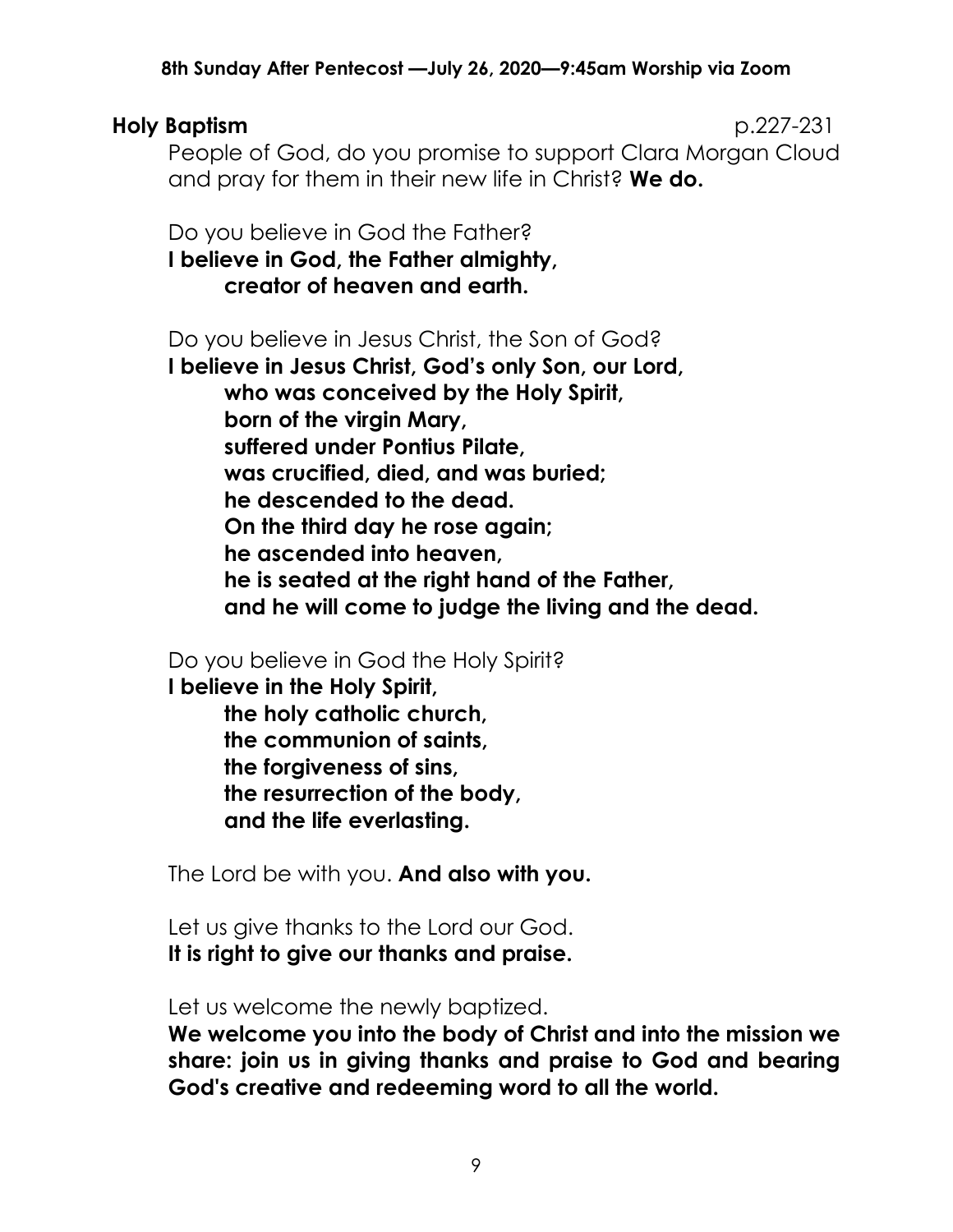## **Prayers of Intercession**

Confident of your care and helped by the Holy Spirit, we pray for the church, the world, and all who are in need.

*A brief silence.*

Merciful God, your reign is revealed to us in common things: a mustard shrub, a woman baking bread, a fishing net. Help your church witness to the surprising yet common ways you encounter us in daily life. Lord, in your mercy, **hear our prayer.**

When your word is opened, it gives light and understanding. Increase our understanding and awe of your creation; guide the work of scientists and researchers. Treasuring the earth, may we live as grateful and healing caretakers of our home. Lord, in your mercy, **hear our prayer.**

As the birds of the air nest in branches of trees, gather the nations of the world into the welcoming shade of your merciful reign. Direct leaders of nations to build trust with each other and walk in the way of peace. Lord, in your mercy, **hear our prayer.**

Your Spirit helps us in our weakness and intercedes for the saints according to your will. Help us when we do not know how to pray. Give comfort to the dying, refuge to the weary, justice to those who are oppressed, and healing to the sick, especially those listed on our prayer list and those we name now aloud or silently *(pause for names to be shared)*. Lord, in your mercy, **hear our prayer.**

In you our lives are never lost. Strengthen us by the inspiring witness of your people in all times and places. Embolden our witness now and one day gather us with all your saints in light. Lord, in your mercy, **hear our prayer.**

In the certain hope that nothing can separate us from your love, we offer these prayers to you; through Jesus Christ our Lord. **Amen.**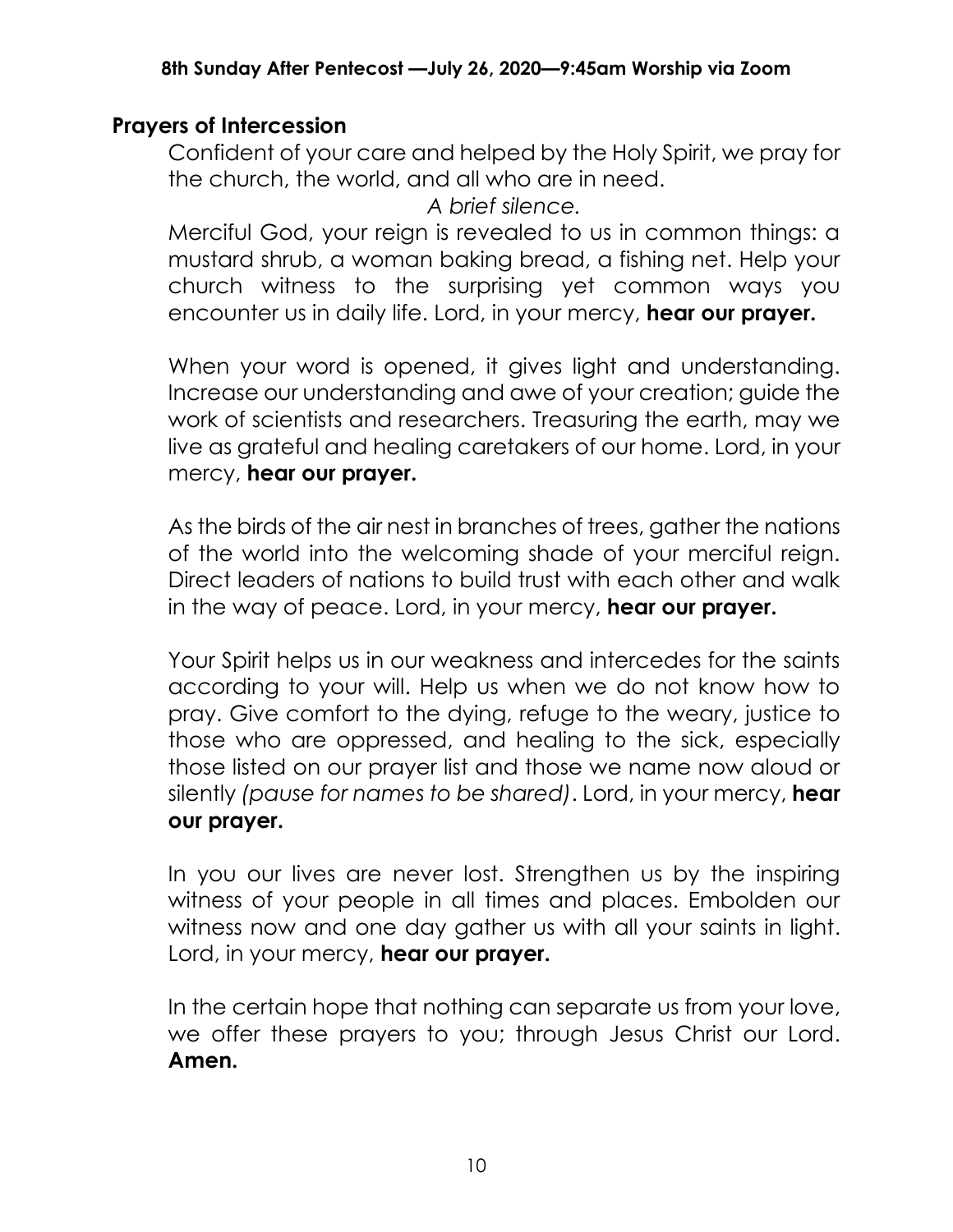## **Peace**

## *+ Thanksgiving+*

## **Offering**

*While we are not gathering together in person, please continue to support the mission of the church as you are able. Electronic donations can be made at [https://tithe.ly/give\\_new/www/#/tithely/give-one-time/475611.](https://tithe.ly/give_new/www/#/tithely/give-one-time/475611) Checks can be also be sent to church: 521 Providence Rd, Chesapeake, VA 23325*

## **Offering Prayer**

God of goodness and growth, all creation is yours, and your faithfulness is as firm as the heavens. Water and word, wine and bread: these are signs of your abundant grace. Nourish us through these gifts, that we might proclaim your steadfast love in our communities and in the world, through Jesus Christ, our strength and our song. **Amen.**

## **Thanksgiving for the Word**

Praise and thanks to you, holy God, for by your Word you made all things: you spoke light into darkness, called forth beauty from chaos, and brought life into being. For your Word of life, O God, **we give you thanks and praise.**

By your Word you called your people Israel to tell of your wonderful gifts: freedom from captivity, water on the desert journey, a pathway home from exile, wisdom for life with you. For your Word of life, O God, **we give you thanks and praise.**

Through Jesus, your Word made flesh, you speak to us and call us to witness: forgiveness through the cross, life to those entombed by death, the way of your self-giving love. For your Word of life, O God, **we give you thanks and praise.**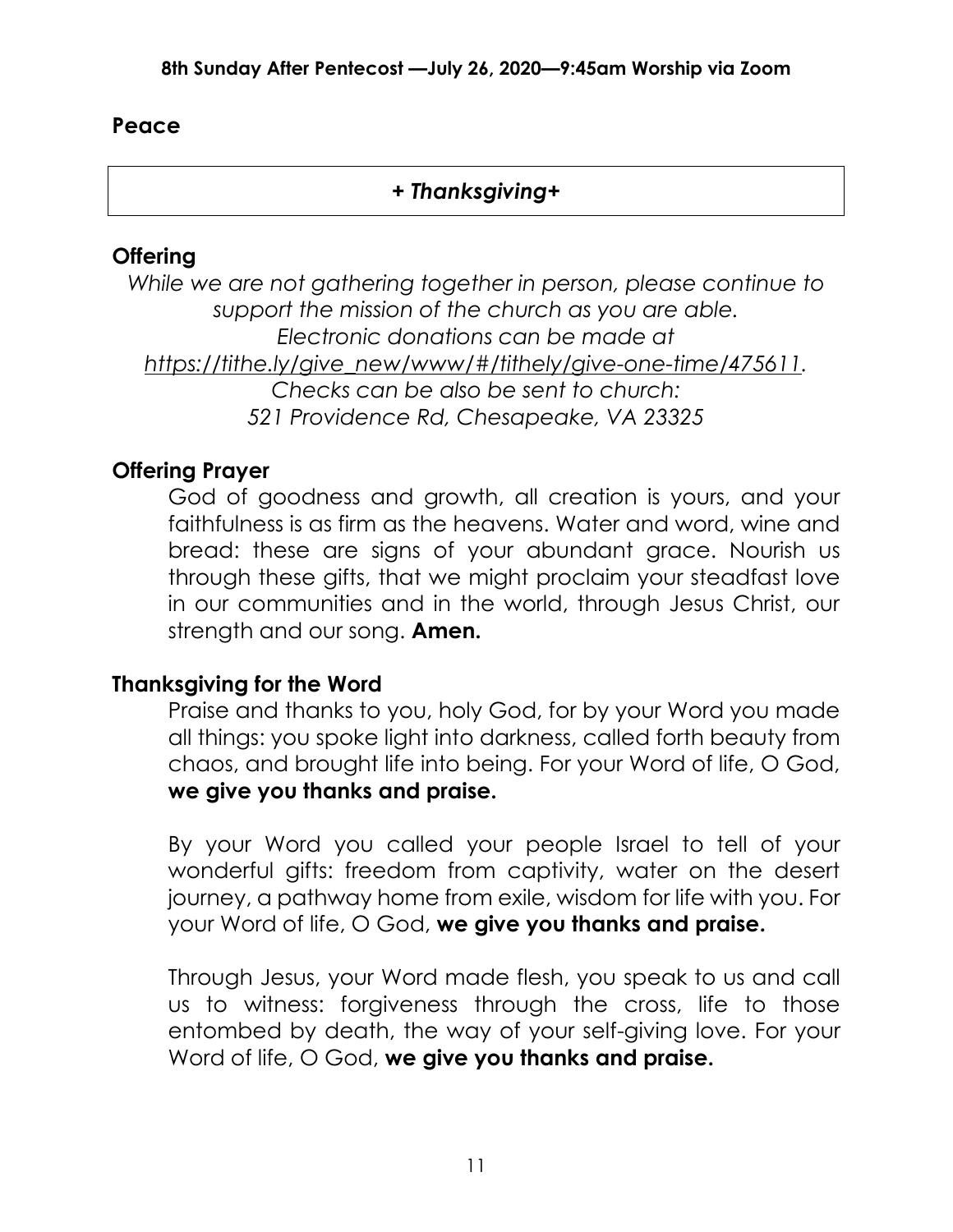Send your Spirit of truth, O God; rekindle your gifts within us: renew our faith, increase our hope, and deepen our love, for the sake of a world in need. Faithful to your Word, O God, draw near to all who call on you; through Jesus Christ, our Savior and Lord, to whom, with you and the Holy Spirit, be honor and glory forever. **Amen.**

## **Lord's Prayer**

Gathered into one by the Holy Spirit, let us pray as Jesus taught us.

**Our Father, who art in heaven,** 

**hallowed be thy name,**

**thy kingdom come,**

**thy will be done, on earth as it is in heaven.** 

**Give us this day our daily bread;** 

**and forgive us our trespasses,** 

**as we forgive those who trespass against us;**

**and lead us not into temptation**

**but deliver us from evil.** 

**For thine is the kingdom,** 

**and the power,** 

**and the glory,**

**forever and ever.** 

**Amen.**